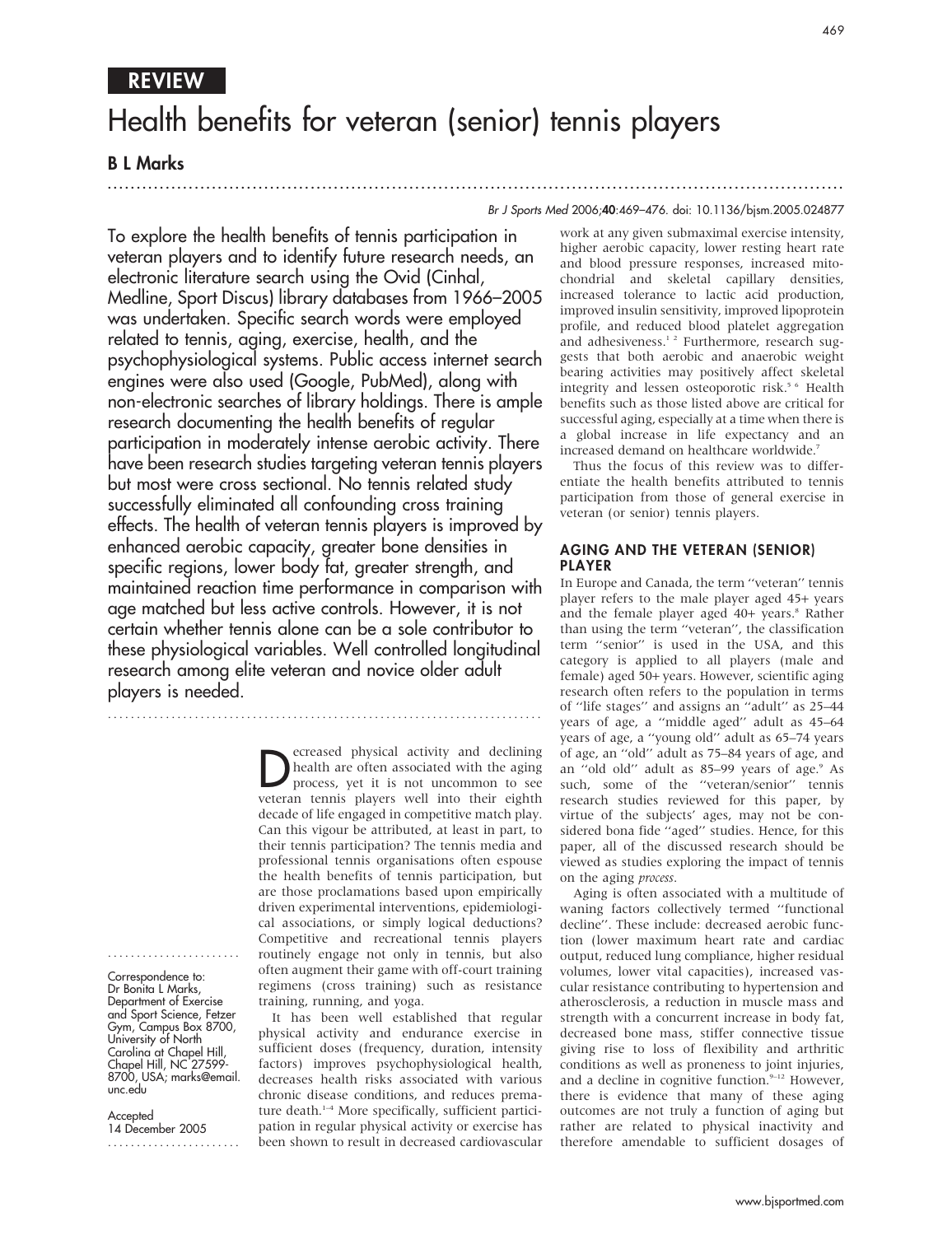physical activity.<sup>9–11–13</sup> Tennis has long been hailed as a lifetime sport with both physiological and psychosocial benefits. The following sections will explore the corroborating evidence for these claims.

#### DECREASED MORTALITY: EPIDEMIOLOGICAL EVIDENCE

There have been many epidemiological studies investigating the relation between sedentary lifestyles and health; however, the most notable research is probably the Harvard Alumni study reporting the results of 16 000 male alumni for the past 20 years.<sup>3</sup> In the first of many reports to follow, it was stated that men who regularly expended between 500 to 3500 kcal weekly in physical activity showed a reduced incidence of myocardial infarcts and sudden death when compared with their more sedentary counterparts. The following year, the MRFIT trial reported that even modest amounts of exercise were associated with a reduced risk of dying from heart disease.<sup>14</sup> In 1988, the Lipid Research Clinics Study reported that unfit men were nine times more likely to die from a cardiovascular event than moderately and highly fit men.15 Finally in 1989, women were included in physical activity studies and the Aerobics Center Longitudinal Study confirmed that sedentary less fit women were at as much risk for cardiovascular disease related deaths as men.<sup>16</sup>

In 1993, Paffenbarger and colleagues released an update to the original Harvard alumni work providing detailed information on the quantity and quality of physical activity needed to reduce the risk of mortality.17 18 The overall conclusion was that participation in ''moderately vigorous'' sports activities, regardless of whether it was lifelong participation or newly acquired, was independently associated with a lower risk of mortality in middle aged to older men  $(n = 10 269, 45$  to 84 years old). Engaging in a ''moderately vigorous'' sports activity (minimally 4.5 METs, where 1 MET  $\approx 3.5$  ml. kg<sup>-1</sup>.min<sup>-1</sup> of oxygen consumed) was associated with a 23% reduction in mortality risk  $(p = 0.015)$ . More detailed analyses showed that those who reported participating in three or more hours of moderately vigorous sports weekly reduced their all cause mortality risk by 50% and their coronary heart disease death risk by 51%. Furthermore, those alumni who not only increased their weekly physical activity kcal to 2000+ but did so through moderately vigorous activity had a 41% lower risk of death from heart disease ( $p = 0.04$ ).

That follow up report was embraced by the tennis community and used to promote the health benefits of tennis through the following racquet sports industry news release which is still in circulation<sup>19</sup>:

''In a study of more than 10 000 men who played tennis 3 times a week it was found that risk from death from any cause was reduced by 50%. In addition, when scientifically tested, tennis players who played tennis at least 3 hr a week had a 41% lower risk of death from coronary heart disease''.

Contrary to the tennis media release, the research paper did not mention how many subjects participated in tennis; it only commented that tennis was one of many reported vigorous sport activities. In addition, the study stated that only 25% (or 4000) of all respondents met the above mentioned activity participation quota for the mortality benefits. Paffenbarger et  $al^{17}$  stated that it is difficult to make determinations regarding the intensity of the exercise participation and warned that one should not interpret the results as causal. Thus the extrapolated relation drawn between tennis and mortality risk should be viewed cautiously.

According to the scoring instructions in the Paffenbarger survey,<sup>20</sup> tennis participation was scored as 7 METs, with no differentiation between styles of play (that is, singles, doubles, triples, drills). Further, the only directives provided to the subject for estimating sports intensity were vigorous activity listed as ''strenuous sports'' and moderate activity listed as ''light sports''. Thus it is possible that the tennis intensity component was overestimated, either by the subject, the data coder, or both. These problems aside, tennis participation has been reported to range from 3 to 7 METs, from very light triples and doubles play to intense competitive match situations.<sup>21</sup> As long as the veteran tennis player did not participate in triples or non-competitive doubles play, his intensity could minimally qualify as ''moderately vigorous'' (4.5+ METs).

A 1987 study conducted by Morgans et  $al^{22}$  indicated that only singles competition, and not doubles, would be sufficient to meet heart rate intensity guidelines to promote aerobic fitness based upon attaining at least 60% of the maximum heart rate reserve (HRR), where  $HRR = (HRRmax-HRrest] \times %$  intensity) + HRrest. A more recent report has suggested that health benefits may be accrued at lower intensities (40% HRR).<sup>11</sup> These new recommendations open the door for attaining health benefits from doubles participation.

Furthermore, a small cross sectional study comparing elite male tennis players (40 to 60+ years of age) with active age matched controls reported that male tennis players did in fact expend more energy weekly during recreation, work, and exercise, engaged in more vigorous activity, and consequently scored significantly higher on the Yale Physical Activity Survey (YPAS).<sup>23</sup> Thus it may be reasonable to extrapolate the mortality risk findings from this research providing that one knows the intensity requirement for the level of tennis play.

#### PSYCHOPHYSIOLOGICAL BENEFITS

There is a preponderance of cross sectional evidence lending support to the notion of greater physiological fitness and improved mental health in tennis players across the lifespan in comparison with less active controls. However, no longitudinal study tracking junior players into their veteran years has been reported and none was designed to look specifically at tennis minus the confounding factors of cross training, genetics, and nutrition. Often, control groups and statistical analyses were not ideal. With these limitations acknowledged, a few notable age specific cross sectional studies will be highlighted to build the premise for potential health benefits incurred by the veteran tennis player.

#### Junior players

In junior players, research has shown that regular tennis training is associated with higher aerobic capacities, $24$  quicker reaction times, $25$  and greater knee extension strength $24$  than in their sedentary peers. Junior players also reported being more physically active when compared with their non-tennis peers throughout the entire year.<sup>25</sup> Body fat percentages tended to be within normative values for their age.<sup>29</sup> Interestingly, lower back and internal shoulder rotation flexibility was less in junior tennis players than in juniors engaged in other athletic endeavours.<sup>26</sup>

#### Younger adult players

As with the junior players, enhanced aerobic capacities (between 50 and 65 ml. $\rm kg^{-1}.min^{-1}$ ) have been reported in college aged players.<sup>28–31</sup> Kuels et  $al^{29}$  suggested that greater heart volumes (20–30%) accounted for the improved aerobic capacities in the college tennis players compared with their untrained counterparts. Lower body fat percentages in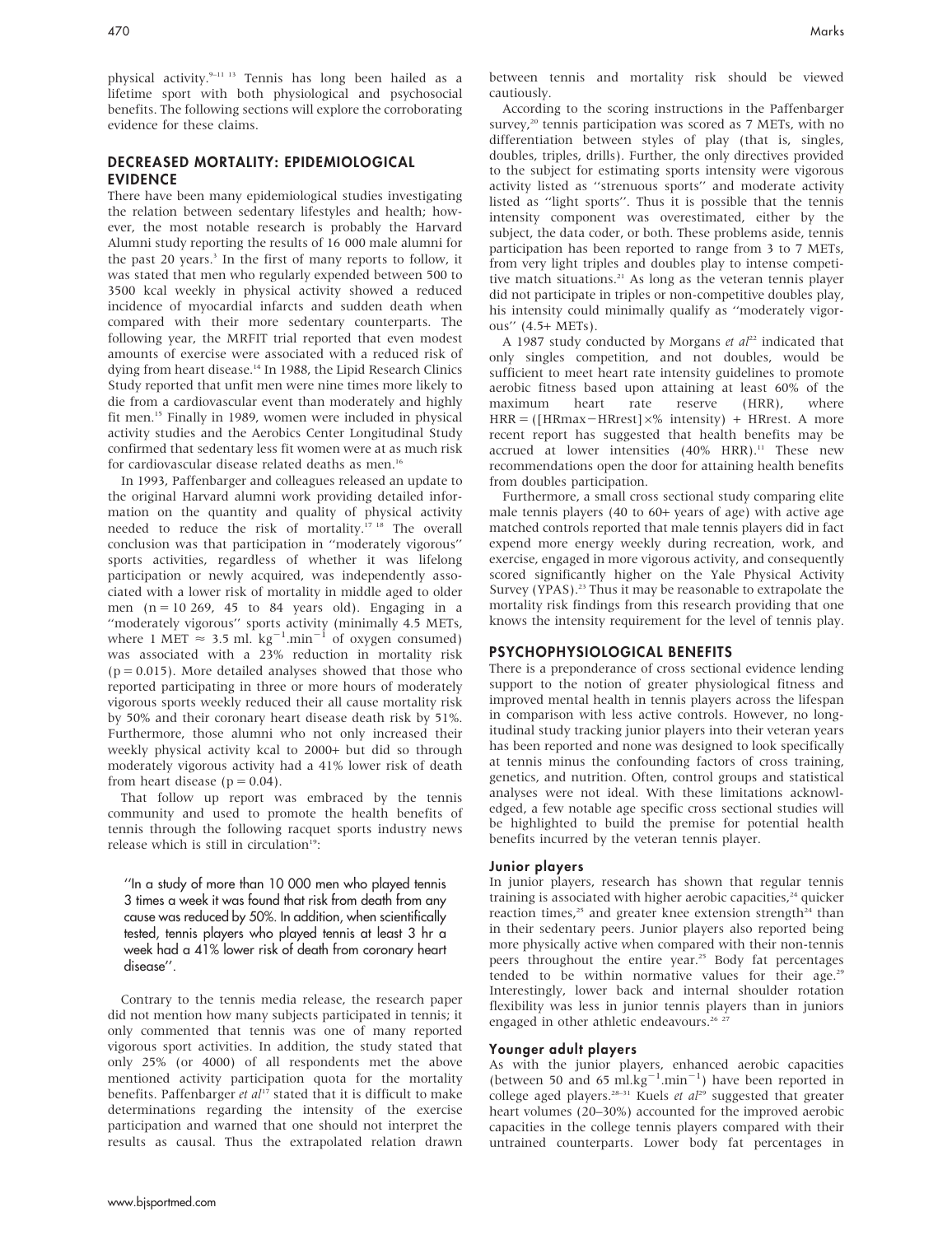competitive men (18–34 years old) have also been reported (8% mean, ranging from 3.6% to 18.8%).<sup>29 32</sup> However, these lower body fat ranges are unlikely to result from competitive play and practice alone, but also from nutrition and genetic factors. Body fat has not been the only body composition concern; bone density has also been investigated. In the early 1980s, female college tennis players were shown not only to have greater bone mineral density in their dominant playing arm (16% greater) but also to have increased lumbar vertebral density in comparison with collegiate swimmers and non-athletic controls.<sup>33</sup> Similarly, Haapasalo et al reported significantly greater bone mineral densities in the dominant forearms of both male and female players (10 to 34 years old) when compared with non-tennis-playing controls (16 to 37 years old). $34$ 

#### Veteran players

Research studies involving veteran players mirror the findings in junior and younger adult tennis players. The physical fitness of veteran players is definitely better than in their age matched sedentary peers and, at times, comparable to the younger players as well.

One of the earliest comprehensive tennis profiling studies was conducted by Vodak et al in 1980.<sup>35</sup> That study showed that middle aged tennis players (31 to 55 years old) had above average aerobic capacities, low resting heart rates and blood pressures, a lower percentage of body fat, and higher dominant grip strengths than age matched active (nontennis-playing) control subjects.

#### Aerobic adaptations

Maximum oxygen consumption ( $\dot{V}$ O<sub>2</sub>max) values of male tennis players in a study by Vodak et  $al^{35}$  averaged 50 ml.kg<sup>-1</sup>.min<sup>-1</sup>, whereas in female players it averaged 44 ml.kg<sup>-1</sup>.min<sup>-1</sup>. Normative  $\sqrt{v}$ 2max values for sedentary adults range between 30 and 40 ml.kg<sup>-1</sup>.min<sup>-1</sup> . Furthermore, the resting heart rates (RHR in beats/min) of this middle aged tennis sample also reflected an endurance trained state (men: 54 beats/min; women: 61 beats/min) as opposed to a sedentary value of 75 to 90 beats/min. However, the study's conclusion was non-committal over whether tennis was the sole determinant of this aerobic outcome. In contrast to the study of Vodak et al,<sup>35</sup> research reported by Swank et  $a^{p_3}$  found no resting heart rate or resting blood pressure differences between elite veteran tennis players and age matched moderately active controls, but estimated that aerobic fitness was significantly greater in the tennis players. Although considered ''elite'' tennis players, the use of the Yale Physical Activity Survey resulted in them being categorised as only ''moderately'' active. Even so, the veteran tennis players' activity scores and estimated weekly energy expenditures were found to be significantly higher than in the control group.<sup>23</sup>

Vigorous exercise results in an increased blood flow to the working muscle along with greater ability to extract oxygen into the tissues. This peripheral adaptation has been attributed to the ability of the skeletal muscle vasculature to vasodilate according to need during maximum exercise. Research by Sinoway et al investigated whether tennis would enhance peripheral blood flow to the working forearm in veteran tennis players compared with a control group.<sup>36</sup> The veteran players ( $n = 6$ , 33 to 48 years old) had a tennis history of playing for at least the previous nine years, five hours a week; most held a national tennis ranking of 4.5. The control group ( $n = 6$ , 25 to 52 years old) did not play tennis; half were completely sedentary and the other half jogged. Aerobic capacities were not significantly different between the two groups (mean: 46 ml.kg<sup>-1</sup>.min<sup>-1</sup>). In an effort to evaluate peripheral vascular adaptation to training, vasodilatation was compared in both the dominant and the non-dominant arms. Both the tennis players and the control subjects had greater forearm circumferences and greater static grip strength on their dominant side, but the results were not significantly different between the two groups, even though the tennis players' grip strength in the dominant hand was slightly greater (52 kg  $\nu$ ) 56 kg, respectively). Despite this, the results of the venous plethysmography measurements showed a 42% increase in blood flow during maximum hand grip ischaemic exercise to the dominant forearm in tennis players whereas no differences in blood flow were noted between the control subjects' dominant versus non-dominant forearms. The conclusion was that the tennis players were better able to deliver and utilise oxygen in the working forearm muscles than the non-tennisplaying controls, and this effect was not the result of aerobic conditioning or forearm dominance.

With aging, it is generally believed that the heart's efficiency decreases, resulting in lower achievable maximum heart rates and work capacities.<sup>11</sup> This suggests that tennis competition could present a greater cardiovascular strain upon veteran players.

Research investigating heart rate responses during a tennis match which pitted young female competitive tennis players (15 to 30 years old) against middle aged veteran female tennis players (40 to 51 years old) seems to confirm this.<sup>37</sup> While the younger players' mean heart rate intensity attained a steady state during a two hour match (30 min heart rate = 157 beats/min; end of match heart rate = 156 beats/ min), the veteran players' heart rates continued to rise as the match progressed (30 min heart rate = 151 beats/min; end of match heart rate = 161 beats/min). With lower achievable maximum heart rates and lower aerobic capacities (young, 47.2 ml.kg<sup>-1</sup>.min<sup>-1</sup> v veteran, 39.8 ml.kg<sup>-1</sup>.min<sup>-1</sup>), the veteran players competed at a greater relative exercise intensity than the younger players  $(92\% v 81\% \text{ of maximum})$ heart rate, respectively). Although the veteran players' maximum heart rates and Vo, max responses were much greater than their age predicted ''normative'' maximums, their maximum attained values were nevertheless lower than in their younger competitors. This research also determined that lactic acid accumulation was not a factor for fatigue, as neither the young nor the old had significant lactate accumulation (1.8 mmol/l). Thus lactate accumulation was ruled out as a limiting factor to the oxygen transport system for the veteran players who reported stopping because of exhaustion. Rather, the scientists proposed decreased kinetics for heart rate recovery as the possible fatigue producing mechanism.37

Hence, while it is apparent that the cardiovascular system becomes less efficient with aging, some tennis research suggests that the peripheral rather than the central component of the oxygen transport system may play a more crucial role in maintaining aerobic fitness and attenuating cardiovascular decline in veteran tennis players.

#### Thermoregulation

A related issue to cardiovascular control is thermoregulation. Aging per se has not been shown to be the cause of an increased core temperature in response to heat stress in older adults. Rather, increased core temperature is caused by inadequate heat acclimatisation (attenuated thirst and fluid conservation mechanisms) coupled with a physically deconditioned state.<sup>13 38–40</sup> Maintenance of cardiac output must then be achieved by a rise in heart rate response. While some thermoregulatory research has shown that exercising in the heat can result in a reduction of plasma volume in older adults,<sup>38</sup> other research has suggested that older and younger men do not differ in their thermoregulatory responses.<sup>3</sup>

The study conducted by Therminarias et  $a^{37}$  which compared heart rate responses when playing tennis during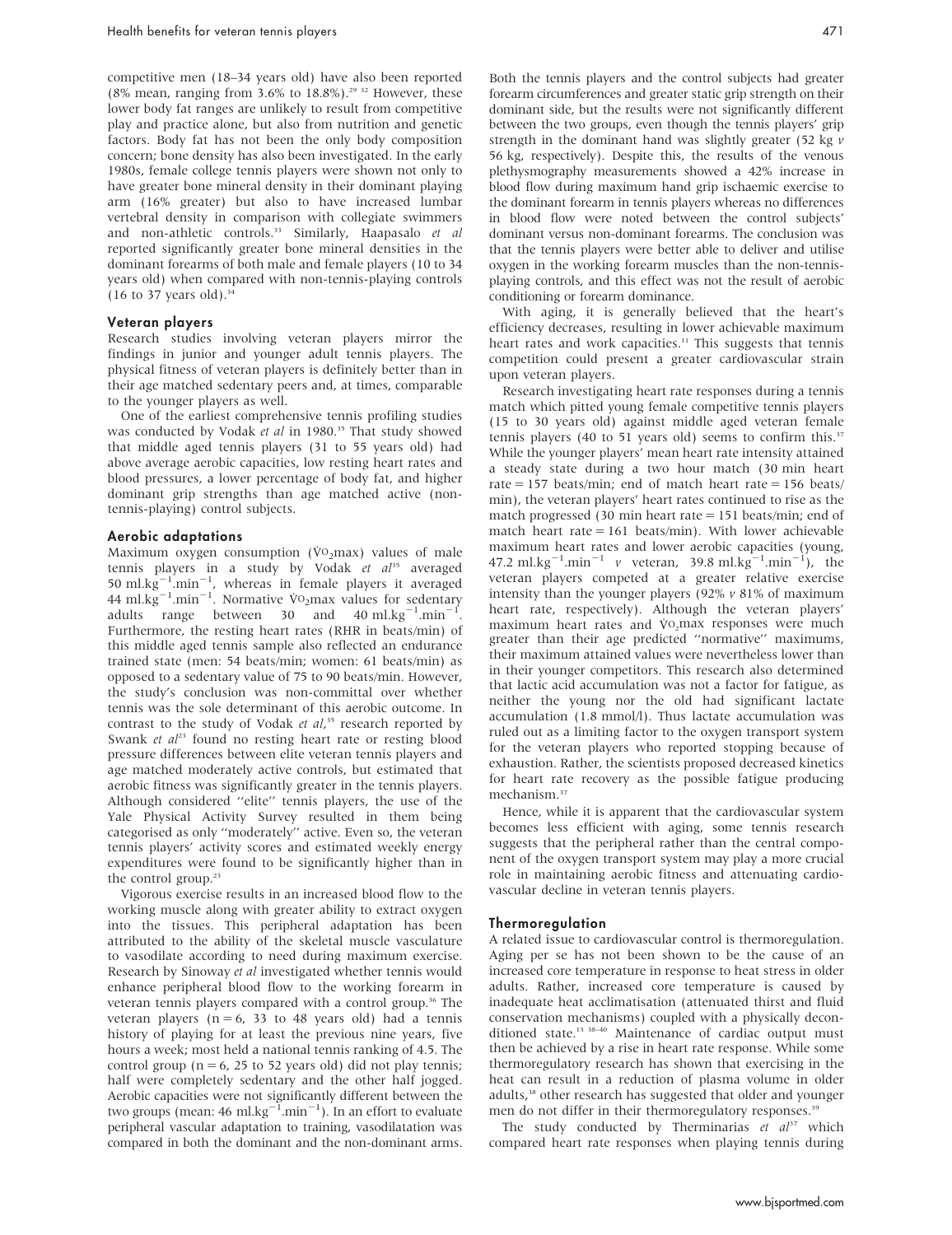the summer in a ''well ventilated'' gymnasium for two hours did not result in statistically different thermal responses between the veteran (38.6˚C) and younger adult players (38.1 $^{\circ}$ C). Most of the players did not experience unusual heat stress symptoms, even though the combined ambient temperature (27˚ to 28˚C) plus 70% humidity factor yielded a heat index warning of moderate to borderline high.<sup>11</sup> However, a core temperature exceeding 38.3˚C is considered hyperthermic and therefore clinically relevant. The core temperatures of six of the 10 younger players and seven of the 10 veteran players met or exceeded this criterion. Of these 13 hyperthermic players, three veteran players quit playing from exhaustion. Two of those players' core temperatures reached 38.8˚C and the third player's core temperature was 40.4˚C. No younger player had a core temperature above 38.5˚C. Two papers were published from this research population. In the first, $37$  the investigators did not discuss a hyperthermic, dehydrated condition as a potential factor in the veteran players' exhaustion. Rather, they surmised that exhaustion was caused by the increased heart rate response from either a lower aerobic capacity or a heightened emotional stress response to competition, or both. Neither hydration factors nor the environmental heat index were mentioned as potential mediators for the increased heart rate response.

A paper published a year later provided the critical hormonal and metabolic data collected during that study. Catecholamine responses were not markedly different between the young and veteran players. Hence it is unlikely that ''stress'' was the cause of the raised heart rates seen in the veteran players. It was thereby acknowledged that a decrease in plasma volume contributed to the cardiovascular strain demonstrated in the veteran players.<sup>41</sup> This secondary analysis hypothesised that differences in the shifting of fluid volumes from the intravascular to the interstitial or intracellular compartments most probably occurred in the veteran players and was the explanation for the decreased plasma volume. Environment issues were discounted (that is, training and heat acclimatisation were similar between the groups), as was inadequate hydration (younger players did not experience a plasma volume fall despite similar fluid intakes, urine outputs, and weight loss). Thus, veteran tennis players need at a minimum to follow the same established hydration guidelines as younger players, that is to drink 200– 400 ml electrolyte based fluids every 15 to 20 minutes whether they feel thirsty or not. A study exclusively investigating older veteran players' (65+ years) physiological responses to the new sports drinks could provide more detailed information on their hydration response.

#### Lipoprotein status

Raised cholesterol (C) and triglyceride levels are known risk factors for coronary artery disease. It is also acknowledged that physical activity in sufficient dose improves the lipid profile independently of other lifestyle changes such as dietary modification and cessation of smoking.<sup>11</sup> Three older studies were found that addressed the lipoprotein status of veteran tennis players in a limited fashion. Two simply provided a descriptive lipoprotein profile,<sup>23</sup> <sup>42</sup> while the other was a six week training study using two different training modes (skill based v running based).<sup>43</sup> Vodak et  $al^{42}$  reported that 25 male tennis players (mean age 42 years; nine years playing history) had better lipid profiles than matched sedentary controls, but both groups still had values that would be considered ''somewhat protective'' (high density lipoprotein, HDL-C, 57.8 v 46.2 mg/dl, respectively). Very low density lipoprotein subfractions (VLDL-C) and triglycerides were also significantly lower in the tennis players; however, total cholesterol (TC) and LDL-C concentrations were similar to the controls. On the other hand, Swank et  $al^{23}$  reported mixed results with no significant differences in lipid profiles of an older sample of elite male veteran players (aged 40–60+ years) versus less active controls. According to the 2002 report from the National Cholesterol Education Program,<sup>44</sup> desirable total cholesterol levels should be below 200 mg/dl (5.18 mmol/l) with the subfraction LDL-C level being below 130 mg/dl (3.37 mmol/l). Further, the TC/HDL-C ratio should be less than 4.5. Only the younger veterans and controls (aged 40 to 59 years) met these three recommendations.<sup>23</sup> As in the study by Vodak et al,<sup>42</sup> these older subjects also had "somewhat protective" HDL-C levels (above 40 mg/dl).<sup>23</sup>

The third study evaluated the effects a six week running– intensive tennis training (RIT) program on lipid response in veteran players aged 43 to 47 years old.<sup>43</sup> The RIT subjects  $(n = 22$  compliant) participated in 90 minute sessions three days a week, while the controls ( $n = 16$ ) continued with their usual (tennis) habits. Although there were minor trends towards healthful lipid profile changes, no lipid change was significantly different before and after testing, nor were the lipoprotein profiles different between the controls and the RIT group. However, the limited but potentially promising changes were independent of body mass loss (the RIT group lost 1 kg; no significant weight change was noted for the control group).

Based upon the above studies, it is not clear whether tennis participation alone is sufficient for achieving or maintaining a healthy lipoprotein profile in the veteran player.

#### Body composition and musculoskeletal factors

Aging is often associated with two disease processes: sarcopenia and osteoporosis. Sarcopenia, the wasting away of muscle tissue, is associated with general weakness, decreased physical activity, and decreased health. If left unchecked, sarcopenia can lead to lack of independence, frailty, and increased fracture risk from falls.<sup>13</sup> It has been suggested that 25% of the population has some degree of sarcopenia by the age of 70, with the prevalence increasing to 50% by age 80. This muscle wasting is non-gender-specific, with both men and women experiencing a 40% loss in muscle tissue and strength by their eighth decade.<sup>45 46</sup> Concurrent with muscle mass loss is a 15% decline in metabolic rate by age 80, resulting in a net body fat gain of 10–20%.47 In addition, menopause has been cited as an independent factor contributing to a woman's declining metabolic rate.<sup>48</sup> Thus aging can result in unfavourable body composition changes for both men and women.

#### Energy expenditure

Owing to the rising prevalence of obesity worldwide, in part related to sedentary behaviour,<sup>49</sup> tennis is often promoted as an excellent way of burning calories and therefore managing body mass, or more specifically, reducing fat mass. Research using expired air measurements as well as accelerometer devices suggested that young adult tennis players engaged in singles play could expend between 7.8 and 10.1 kcal/min.<sup>28 50</sup> These values are similar to the results obtained by Ferrauti et al,<sup>51</sup> where nationally ranked senior tennis players competed in a two hour tennis match while having expired air analysed with portable oxygen consumption systems. Thus 30 minutes of tennis (actual play, discounting rest periods) has the potential to burn approximately 234 to 300 kcal. For those who play tennis regularly (for example, three days a week), this could amount to expending an extra 700 kcal weekly and contribute to long term weight management.

Hence embarking upon 90 minutes of a running–intensive tennis training programme thrice weekly may produce a slow, steady weight reduction without alterations to dietary intake in veteran players desiring to lose weight. If one were to extrapolate the findings of Ferrauti et  $al<sup>43</sup>$  over a year, a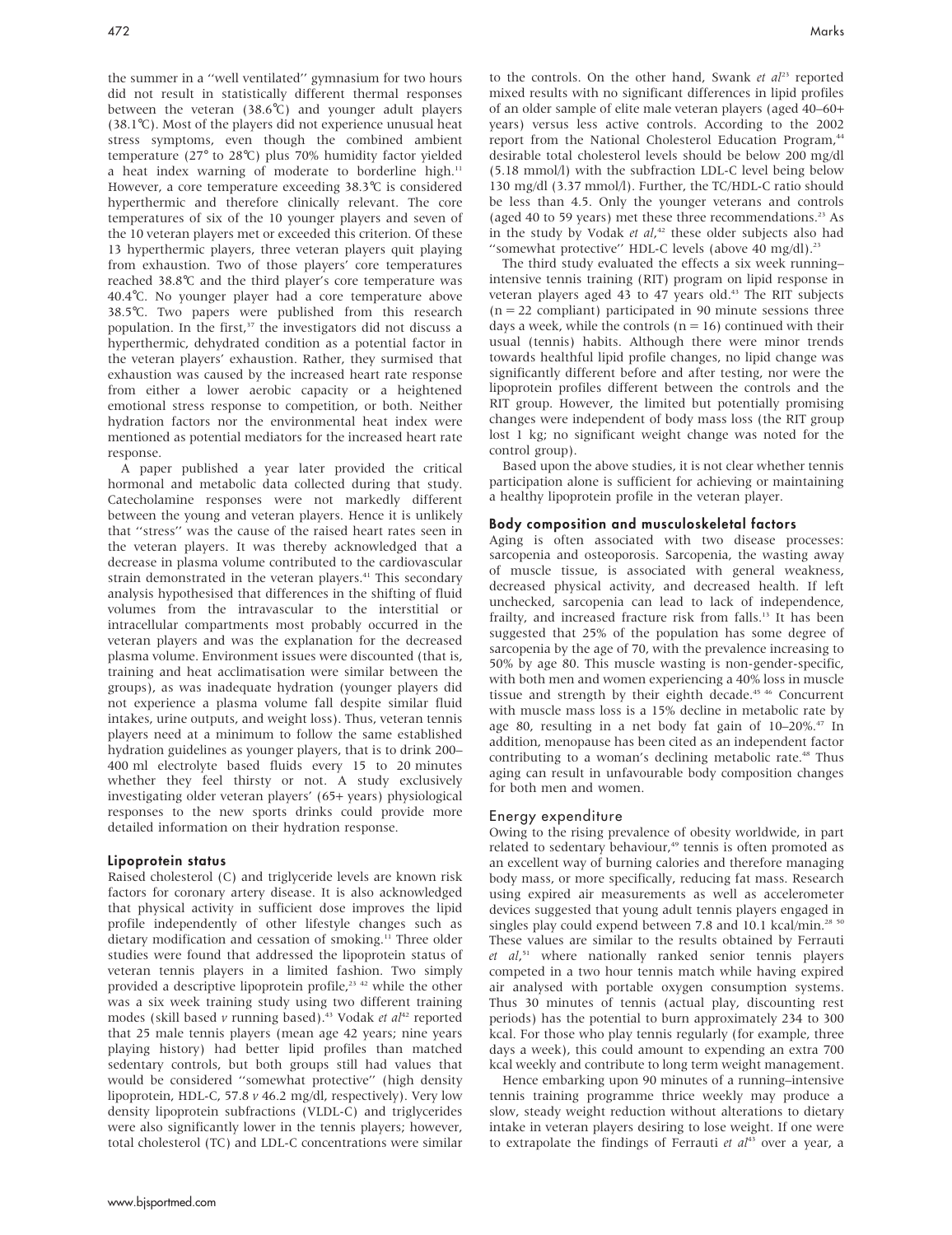player engaged in the running–intensive programme could lose up to 8 kg and lessen the fat gain risk. However, a well controlled study specifically examining the weight management effectiveness of tennis has not yet been reported for any age group. The Cardio-Tennis<sup>TM</sup> programme being promoted by the United States Tennis Association (USTA) may be one way to achieve this outcome. Actual intervention research incorporating this programme is needed to support this speculation.

#### Body fat

Supportive evidence for leaner body compositions in veteran tennis players was provided by Swank et al.<sup>23</sup> The percentage of body fat estimated from hydrostatic weighing showed that the elite male veteran players had significantly less fat than an age matched active control group ( $p \le 0.05$ ). Both the younger veterans (aged 40 to 59) and the older veterans (60+) were on average 3% leaner than the non-tennis-playing moderately active controls (17–20.5% v 21–25%, respectively). This placed the tennis players in the  $60-70$ <sup>th</sup> centile (above average) while the controls were in the 30-50<sup>th</sup> centile (average to below average) for body composition.<sup>11</sup> Similarly, LaForest et  $aI^{52}$  obtained leaner body fat estimations with a 10-site skinfold technique on their recreational tennis sample who had played twice a week for the previous 10 years. The mean per cent body fat estimate of the tennis players (age range 23 to 69 years) was almost 4% less than in the age matched sedentary controls  $(20.4 \text{ v } 23.9\% , \text{ p} < 0.05)$ .

#### **Strength**

Although it has been acknowledged that muscle atrophy is a consequence of aging, there is evidence that it can be reversed or at least slowed down with appropriate resistance training protocols.53–55 Without considering past resistance training history, LaForest et  $a^{152}$  found that tennis players, regardless of age, had knee extensor and flexor muscles that were stronger and more resistant to muscle fatigue than their age matched sedentary counterparts (using both isokinetic dynamometer and electromyographic testing,  $p<0.001$ ). Conversely, using similar isokinetic testing of the knee extensors, Swank et  $a^{23}$  found no significant differences in knee extensor strength between elite veteran tennis players and controls. The authors stipulated this may have been because 32% of the tennis players reported knee injuries or knee surgery versus only 5.6% of the controls. Maintaining a good grip strength for tennis assists with preventing injuries to the shoulder and elbow,<sup>56</sup> but it can have functional importance for completing simple activities of daily living. As acknowledged earlier, it has been noted that there is enhanced grip strength in the dominant arm of tennis players,<sup>35 57</sup> but not all studies have reported significant differences between tennis players and their control subjects.36 The variability in grip strength results may be a reflection of individual non-controlled lifestyle factors that may affect the forearm outside of tennis play.

#### Bone mass

The relation between bone mass and athletic participation has been a topic of intense interest. The impact of tennis participation on bone remodelling has been investigated in terms of specific side to side differences in the forearm as well as the broader whole body effect of weight bearing exercise, especially on the spine and hip. The evidence that muscle mass is related to bone mass suggests an interrelation between the muscle wasting sarcopenia and the bone wasting in osteoporosis.<sup>58</sup> It is generally accepted that exercise (especially weight bearing and resistance training) positively influences peak bone mass in youth through young adulthood and may also minimise bone loss in older adults,<sup>11</sup> but there are few clear cut studies which empirically show that tennis per se is the causative factor for bone mass maintenance and improvement. However, there is circumstantial evidence that lifelong tennis participation may affect bone mass to varying degrees. In the 1970s, it was shown that professional tennis players had increased bone diameter and cortical thickness in their dominant playing arm.59 60 To determine if this was a lifelong effect, the bone mineral content (BMC) in 35 lifetime male tennis players aged 70 to 84 years was investigated.<sup>61</sup> It was reported that the mean difference in BMC for the dominant playing arm in comparison with the non-dominant arm was 13%. This contrasts with another study consisting of healthy nonathletes whose BMC for the dominant arm was only 6–9% greater than the non-dominant arm.<sup>62</sup> Huddleston et  $al^{61}$ concluded that lifetime tennis can increase the BMC of the dominant playing arm but not the non-playing arm and that the increased BMC is 4–7% greater for male tennis players. Moysi et  $a^{163}$  confirmed that middle aged male lifelong tennis players continue to reap the rewards of the sport in that their muscle and bone mass (lumbar spine, femoral neck, legs) is preserved or enhanced in comparison with age and sex matched controls. However, it appears that the same cannot be said for women.

In women, bone mineral density peaks around age 40 and then, without weight bearing activity or oestrogen replacement, decelerates through the menopause and beyond.<sup>13</sup> A 1984 study compared bone density of college athletes (tennis and swimming) to older athletic women and aged matched normal women.33 The older active women ''primarily'' consisted of dedicated tennis players, but also included swimmers, golfers, aerobic exercisers, and weight lifters. The results, presented within three age groupings (20 to 40 years, 40 to 55 years, and 55 to 75 years), suggested that athletic women had greater bone densities than the control subjects. However, women aged 40 to 55 years only had significantly greater BMC in their distal radius and greater bone mineral density (BMD) in their lumbar spine, whereas the 55 to 75 year old group had significantly greater BMC and BMD throughout the radius, while lumbar BMD was not significantly greater than in the controls.

Another large weight bearing study of ex-elite athletes, which included 16 female veteran tennis players aged 40 to 65 years, was conducted 12 years later.<sup>64</sup> This research suggested that BMD was associated with length of long term weight bearing exercise, with ex-athletes having the highest BMD, followed by active controls, then the inactive controls. Within the athletic population, the BMD in the lumbar spine of the tennis players was 12% greater than in 27 ex-elite runners ( $p = 0.0004$ ). It was theorised that the torsional strains on the spine in tennis playing were a better stimulus for bone mineral development than running. As in the research in men, the women's BMD in the dominant playing arm was 5.9% greater than in the non-dominant arm (p = 0.036). Haapasalo *et al*<sup>34</sup> further explored the impact of tennis on BMD by studying the length of years of playing in relation to bone remodelling. Their conclusions were that humeral BMC, BMD, and cortical wall thickness (CWT) are affected the most when intensive tennis training begins in childhood, regardless of sex, and that mature bone—while able to increase BMD—does not remodel the width of the humerus but rather thickens the bone cortex, thereby narrowing the marrow cavity.

Continued research by Moysi et  $al^{65}$  investigated BMC in post-menopausal women who were recreational master level tennis players (mean age 63 years, 27 year tennis history, three sessions a week). A strong relation was found between inter-arm asymmetry and BMC  $(r = 0.91, p < 0.01)$ , and its magnitude was proportional to the length of time they had played tennis. No differences in BMD was found between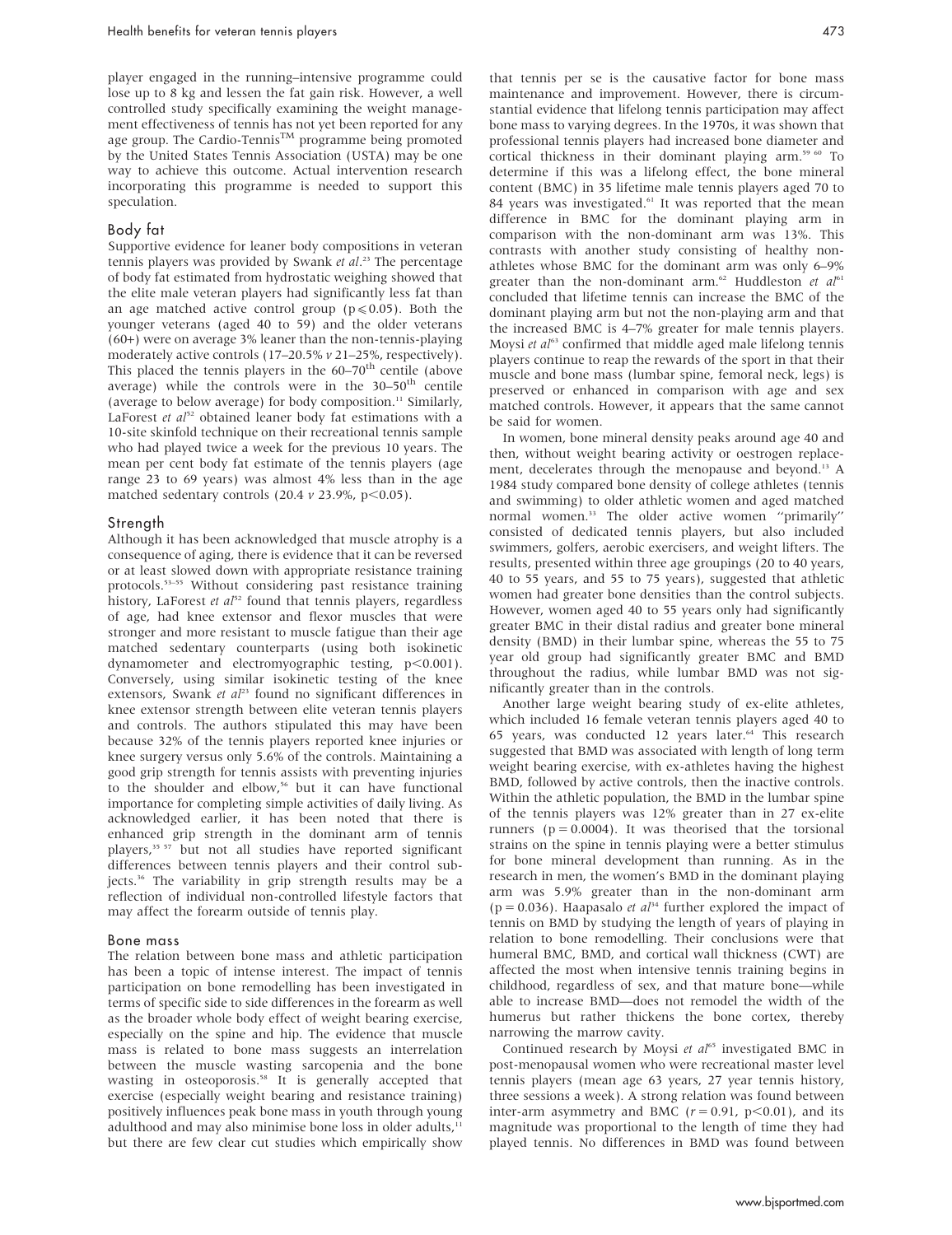arms, nor were there any femoral or lumbar bone mass/ density differences between the players and the controls.<sup>65</sup> Furthermore, a two year follow up study found no change in these variables. These results are in contrast to the men's results discussed earlier, thereby suggesting that sex differences exist in bone adaptation to exercise as one ages. Moysi et al suggested that the sex difference in osteopathic adaptation could reflect the mechanical impact produced by the men's game style, which is greater in quantity and magnitude than in the women's game.<sup>65</sup>

#### Neurobehavioural and sociological issues

Claims for healthy tennis brains range from neuroscientific evidence of increased cerebral activity with eye movement tracking<sup>66</sup> to behavioural issues like stress reduction.<sup>67</sup> Early research showed that reaction time slowing was not necessarily inevitable with the aging process. As with the junior players, veteran tennis players showed significantly quicker reaction times than their non-active age matched peers.<sup>68</sup> In another study, it was reported that older active men were able to react to stimuli and move their forearms as quickly as young sedentary men.<sup>69</sup> Further, a behavioural study found that a single session of tennis alleviated stress and tension in a group of Japanese women veteran players.<sup>67</sup>

The cerebral truth resides in the neuroscience field, with neuroimaging studies investigating exercise and aging.<sup>12</sup> Cognitive researchers have demonstrated a 5% to 15% increase in cerebral activation during motor and cognitive tasks.70–73 Long term walking programmes have been associated with cognitive benefits<sup> $74.75$ </sup> and executive function (for example, the planning of mental procedures) appears to be maintained in older adults who are more aerobically fit.<sup>76</sup> Emerging research is describing how complex hand–eye movements are coordinated by the cerebellum.<sup>6</sup>

Hence, it may be inferred that tennis exercises the brain as well as the body. The skill acquisition components of tennis should increase cerebral activity. The aerobic nature of tennis should encourage retention of cognitive function. Future cognitive studies involving imaging (for example, functional magnetic resonance imaging) should seek out veteran tennis players to validate these assumptions.

Enhanced cognitive alertness would not only benefit one's tennis, but may also reduce fall risk and enable the older adult to participate more fully in life. Stress reduction helps to improve the cardiac risk profile.<sup>77</sup> Tennis is not an individual isolated sport. Backboard hitting aside, it requires a partner. Tennis participation encourages social interaction and will help ward off the loneliness sometimes encountered by older individuals living apart from loved ones. Thus participation in a moderate to vigorous weight bearing physical activity such as tennis may afford the veteran player a host of psychosocial health benefits.21 78 79

#### INJURIES

Tennis participation is not without its health risks. It is known that lifelong tennis participation can cause both acute and recurrent injuries to the wrist, elbow, rotator cuff, and Achilles tendon, promote osteoarthritis, bursitis, tendonitis, sprains, strains, contusions, occasional fractures, exacerbate the risk for skin cancer and eye problems, and in rare instances cause sudden death.<sup>80-85</sup> Many of the above problems can be prevented or reduced by using appropriate racquets designed to reduce impact, speed, and vibration on the arm; or by wearing protective athletic braces, sunglasses, sunblock, cushioned supportive shoes; or by maintaining good biomechanics, stretching to improve flexibility, and having a more balanced training schedule.<sup>21</sup> <sup>23</sup> <sup>82</sup> <sup>83</sup> Despite all these precautions, there will be times when veteran players must undergo surgery. For the most common shoulder injury, rotator cuff repair, return to tennis play at their preinjury level approaches 80%.<sup>86</sup> Returning to tennis after hip or knee arthroplasty may be equally promising. After knee surgery, only 21% of the surgeons approved of their patients playing tennis, with 45% suggesting only doubles play.<sup>87</sup> Despite the negative warnings from their surgeons, at both one year and seven years post-surgery, the knee patients (n = 33; 46 total knee replacements, mean age 64 years) were playing both singles and doubles on average three days a week. A similar resumption in tennis play was achieved by 58 veteran players (mean age 70 years) who underwent total hip arthroplasty.88 This time, only 14% of the surgeons approved their patients playing tennis and 34% recommended doubles only. At the one year mark, all the hip patients were playing both singles and doubles three times weekly and were very pleased with their progress. The authors of these two studies cautioned that it is currently unknown what the long term outcome (over 15 years) of tennis play on the repaired knees and hips will be.

#### FUNCTIONAL HEALTH

The health and fitness benefits such as those discussed above can directly translate into functional health benefits as one ages. The lifelong benefits attributed to tennis participation go far beyond the concept of improved physical fitness. Improvements in leg strength have been associated with improved balance, gait mechanics, and the ability to rise from a chair.<sup>89</sup> Better balance and a strong steady gait can enable older individuals to avert a fall, but should a fall occur, maintenance of bone density may reduces fracture risk. Fall related injuries contribute to billions of dollars in health care costs.90 Moderately active older adults are twice as likely to obtain optimal scores on the ability to engage in daily living functions.<sup>91</sup> Something as simple as maintaining grip strength can enable older adults to open jars easier or hold onto a handrail more firmly when walking on slippery surfaces. The social and behavioural contributions of tennis also contribute to healthful living. Alert minds contribute to an engaging, meaningful life.

#### CONCLUSIONS, RECOMMENDATIONS, FUTURE DIRECTIONS

In summary, it is apparent that the health of veteran tennis players is positively affected by enhanced aerobic capacities, greater bone densities and lower body fat, greater strength, and less diminished cognitive function in comparison with less active controls. However, the evidence remains inconclusive as to whether tennis alone can be a sole contributor to these physiological variables. Most of the studies have been weakly controlled cross sectional descriptive studies. A clear limitation with all of the tennis research is the lack of nonconfounded longitudinal experimental research, isolating tennis as the factor for improved physiological outcomes. The ideal study would be one which introduced the game of tennis to five experimental groups of inactive, tennis-naive subjects. The experimental groups could include a true control (remaining sedentary), plus five other groups (tennis only, running only, resistance training only, tennis + running, tennis + resistance training, tennis + running + resistance training). After establishing equivalent weekly training doses, their training adaptations could be compared over a minimum of three to six months. To determine lifelong benefits, a random sample of these subjects could be tracked over the course of their lifetimes. The reason why this has not yet been done obviously reflects the impractical nature of such a task in terms of funding, recruitment, and retention issues. Hence, select cross sectional studies and small longitudinal studies have provided glimpses into potential tennis contributions for improved health outcomes.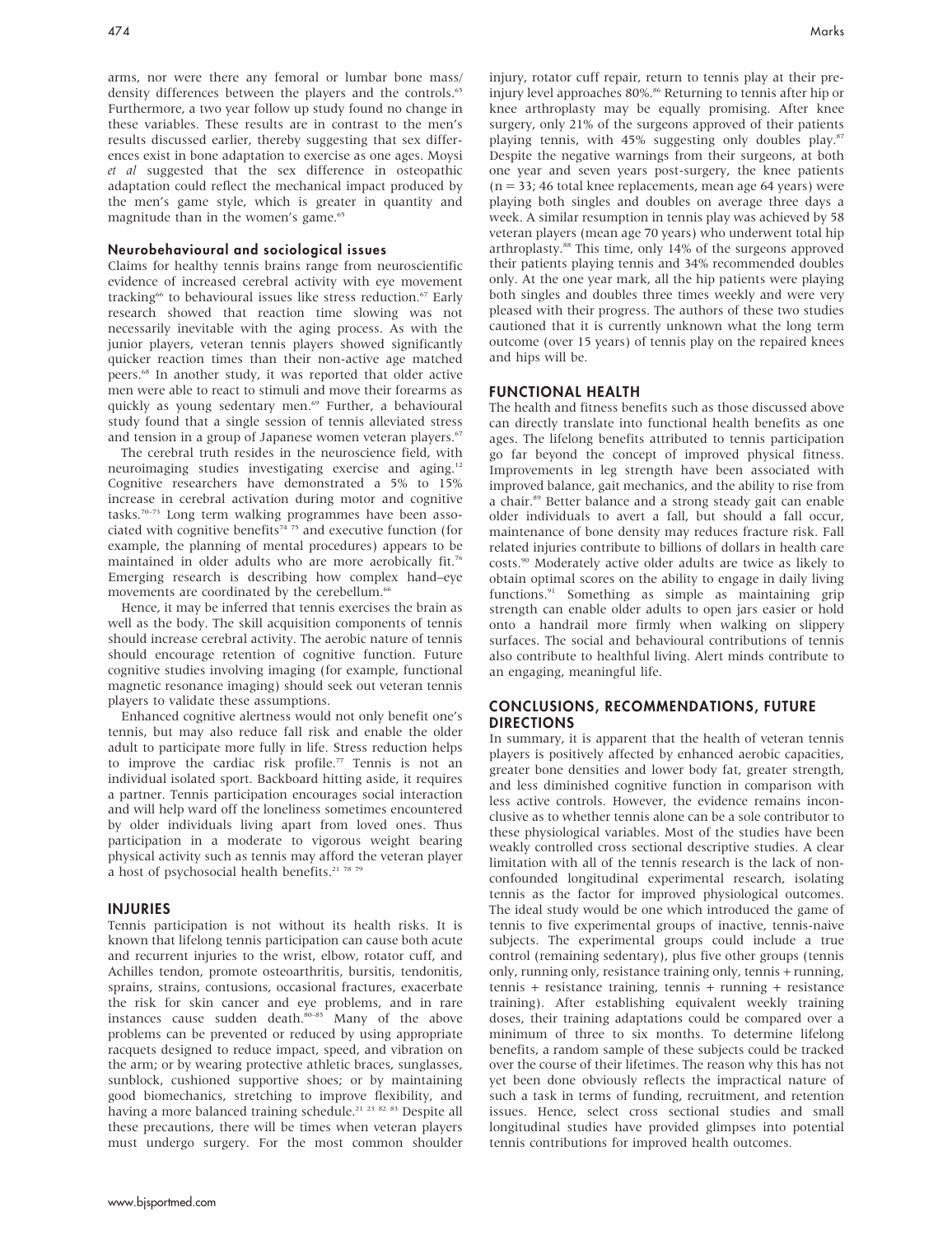#### What is already known about this topic?

It is widely accepted that regular participation in tennis affords a host of mind-body health benefits for both young and veteran players. These health benefits are related to the general benefits of regular exercise participation including, but not limited to, higher aerobic capacities, lower resting heart rate and blood pressure responses, improved metabolic function, maintained or improved skeletal integrity, improved reaction time, and decreased stress reactivity.

### What this study adds?

This review elucidates the impact that lifetime tennis participation has had on various health indices as opposed to the assumed benefits resulting from general exercise participation. Most early tennis studies attributing positive health benefits to tennis participation have been limited because of their inability to control for various confounding factors. Based upon the pitfalls of the historical tennis research, this study provides recommendations for designing well controlled future research studies investigating lifelong tennis benefits.

Despite a lack of ideally designed tennis research, it seems prudent to make training recommendations based upon the general exercise literature as it would apply to the veteran tennis player. It is clear that participation in activities that can raise and keep the heart rate within the 55–90% of maximum on three days a week for 20 to 60 minutes would promote cardiorespiratory, metabolic, and cognitive health, especially if 2000 kcal of energy expenditure weekly were achieved.3 11 17 71 The addition of resistance training two to three times a week would provide complementary health gains in bone and muscle maintenance. For veterans, staying fit to play competitively or recreationally requires a well balanced routine consisting not only of the tennis match itself, but also practice which incorporates tennis drills, running/jogging, and resistance training.<sup>92</sup> Participation in these modes in the quantities suggested for general exercise will benefit the veteran tennis player. Successful aging "proof" resides in the profiles of the elite veteran tennis players described in the various tennis research studies.

Future tennis research needs to replicate some of the junior/younger adult studies in novice veteran players. For instance, it is not known to what degree tennis participation affects various health, fitness, and cognitive functions in older adults (50+) new to the sport of tennis. Owing to the specificity of the research population, traditional grant funding agencies for health research is severely limited. Given the anticipated worldwide population growth of aged individuals, the professional tennis organisations should earmark some funds for updating tennis research in the aged rather than focusing entirely on junior development. Finally, the leading tennis organisations should jointly fund projects to track junior players across their lifespan in order to facilitate a better understanding of the impact that tennis may have on lifelong health.

#### ACKNOWLEDGEMENT

Dr Marks received partial support for manuscript preparation from NIH grant AG00029.

Competing interests: none declared

- REFERENCES<br>1 Kesaniemi YI, Danforth E, Jensen MD, et al. Dose-response issues concerning 1 Kesaniemi YI, Danforth E, Jensen MD, et al. Dose-response issues concerning physical activity and health: an evidenced-based symposium. Med Sci Sports Exerc 2001;33:S351-8.
- 2 US Department of Health and Human Services. Physical activity and health: a report of the Surgeon General. Atlanta, GA: National Center for Chronic Disease Prevention and Health Promotion, 1996.
- 3 Paffenbarger RS, Wing AL, Hyde RT, et al. Physical activity, all-cause mortality, and longevity of college alumni. N Engl J Med 1986;314:605–13.
- 4 Blair SN, Kownl HW, Pattenbarger SRS, *et al.* Physical fitness and all-cause<br>mortality. JAMA 1989;**262**:2395–401.
- 5 Liu-Ambrose T, Khan K, McKay H. The role of exercise in preventing and treating osteoporosis. Int Sport Med J 2001;2:1–13.
- 6 American College of Sports Medicine. Position stand: osteoporosis and exercise. Med Sci Sports Exerc. 1995;27: i–vii.
- 7 World Health Organisation. Ageing and health: a global challenge for the 21st century. Geneva: WHO, 1999.
- 8 Tennis Canada. Seniors, 2005 (http://www.tenniscanada.ca/federation/ english/seniors/).
- 9 Spirduso WW, Francis KL, MacRae PG. Physical dimensions of aging, 2nd edition. Champaign, IL: Human Kinetics Publishers, 2005:212–86.
- 10 Pluim B, Safran M. From breakpoint to advantage. A practical guide to optimal tennis health and performance. Vista, CA: Racquet Tech Publishing, 2004:291–6.
- 11 American College of Sports Medicine. ACSM's guidelines for exercise testing and prescription, 7th edition. Philadelphia: Lippincott Williams & Wilkins, 2004, 4–6, 45–46, 66–67, 144, 206, 301, 246–251.
- 12 Marks, BL. Cognitive function: its relationship with functional status, fitness, vascular and cerebral blood flow. Top Geriatr Rehab 2002;17:36–44.
- 13 Marks, BL. Physiologic responses to exercise in older women. Top Geriatr Rehab 2002;18:9–20.
- 14 Leon AS, Connett J, Jacobs DR, et al. Leisure-time physical activity levels and risk of coronary heart disease and death. JAMA 1987;158:2388-95.
- 15 Ekelund L, Haskell WL, Johnson JL, et al. Physical fitness as a predictor of cardiovascular mortality in asymptomatic North American men. N Engl J Med 1988;319:1379–84.
- 16 Blair SN, Kohl HW, Paffenbarger RS, et al. Physical fitness and all-cause mortality. JAMA 1989;262:2395–401.
- 17 **Paffenbarger RS**, Hyed RT, Wing AL, *et al.* The association of changes in<br>physical activity level and other lifestyle characteristics with mortality among nen. *N Engl J Med* 1993;**328**:538–45.
- 18 Paffenbarger RS, Blair SN, Lee IM, et al. Measurement of physical activity to access health effects in free-living populations. Med Sci Sports Exerc 1993;25:60–70.
- 19 Patterson B. Tennis...fit, fast, and for a lifetime. Tennis = Longer Life. Press release, SGMA International (http://www.sgma.com/press/1997/ press988318804-6263.html).
- 20 Kriska A, Caspersen C, editors. A collection of physical activity questionnaires for health-related research. Paffenbarger Physical Activity Questionnaire. Med Sci Sports Exerc 1997;29(6 suppl):S83–8.
- 21 Marks BL. What's your racquet for fitness? N Carolina J 1998;34:22–6.
- 22 Morgans LF, Jordan DL, Baeyens DA, et al. Heart rate responses during singles and doubles tennis competition. Physician Sportsmed 1987;15:74-6.
- 23 Swank AM, Condra S, Yates JW. Effect of long term tennis participation on aerobic power, body composition, muscular strength, flexibility, and serum lipids. Sports Med Training Rehab 1998;8:99–112.
- 24 Bloomfield J, Blanksby BA, Beard DF, et al. Biological characteristics of young swimmers, tennis players, and non-competitors. Br J Sports Med 1984;8:97–103.
- 25 Mero A, Jaakkola L, Komi PV. Neuromuscular, metabolic, and hormonal profiles of young tennis players and untrained boys. J Sport Sci 1989;7:95–100.
- 26 Kibler WB, McQueen, C Uhl T. Fitness evaluation and fitness findings in junior tennis players. Clin Sport Med 1988;7:403–16.
- 27 Chandler JT, Kibler WB, Uhl TL, et al. Flexibility comparisons of junior elite tennis players to other athletes. Am J Sport Med 1990;18:134-6
- 28 Marks BL, Galleher EW, Moore T, et al. Energy balance monitoring in tennis players. Med Sci Tennis J 2003;8:8-9.
- 29 Keul J, Stockhausen W, Pokan R, et al. Metabolische und kardiozirkulatorische adaptation sowie leistungsverhalten professioneller tennisspieler [Metabolic and cardiovascular adaptation and performance of professional tennis players]. Deutsche Medizinische Wochenschrift  $1991 \cdot 116 \cdot 761 - 7$
- 30 Buono MJ, Constable SH, Stanforth PR. Maximum oxygen uptake and body composition of varsity collegiate tennis players. Ariz J Health Phys Educ Recr Dance 1980;23:6–7.
- 31 Davey PR, Thorpe RD, Williams C. Simulated tennis matchplay in a controlled environment. J Sport Sci 2003;21:459–67.
- 32 Marks BL, Moore T, Angelopoulos, et al. Nutrition and hydration profile of male competitive tennis athletes. In: Miller S, eds. Tennis science and technology 2. London: International Tennis Federation, 2003:261–70.
- 33 Jacobson PC, Beaver W, grubb SA, et al. Bone density in women: college athletes and older athletic women. J Orthop Res 1984;2:328–32.
- 34 Haapasalo H, Sievanen H, Kannus P. Dimensions and estimated mechanical characteristics of the humerus after long-term tennis loading. J Bone Miner Res 1996;11:864–72.
- 35 Vodak PA, Savin WM, Haskell WL, et al. Physiological profile of middle-aged male and female tennis players. Med Sci Sport Exerc 1980;12:159-63.